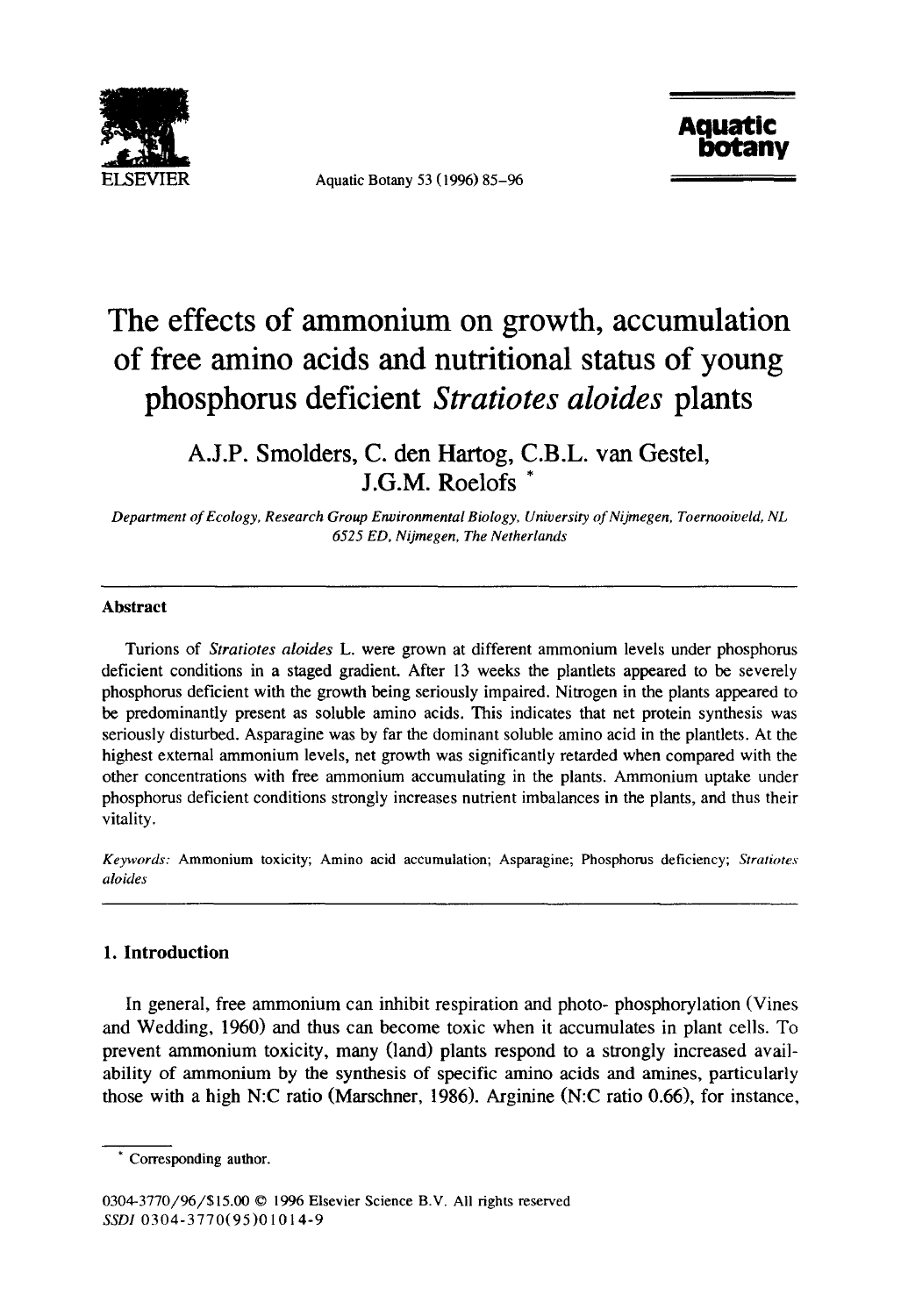is found to accumulate in different pine tree species (Van Dijk and Roelofs, 1988; Näsholm and Ericsson, 1990; Ericsson et al., 1993; Näsholm et al., 1994). Asparagine (N:C ratio 0.50) and glutamine (N:C ratio 0.40) are also well known to accumulate in many different species (such as tomato, apple, barley and pea) when exogenous ammonium levels are increased (Webster, 1959; Tromp and Ovaa, 1979; Magelhaes and Wilcox, 1984; Rotsnitschek-Schimmel, 1985).

Increased synthesis of specific amino acids can also be caused by nutrient deficiencies (Lorentz, 1975; Magelhaes and Wilcox, 1984; Rabe and Lovatt, 1986; Rabe, 1990; Ericsson et al., 1993), probably because nutrient deficiencies can lead to a relative surplus of nitrogen. Although the detoxification of ammonia costs energy and carbohydrates the accumulation of specific amino acids is rarely inhibited. This is probably due to the high toxicity of ammonium which results in plants avoiding its accumulation at any cost (Rabe and Lovatt, 1986; Rabe, 1990).

There is not a great deal of information about the effects of elevated ammonium levels in the water layer on aquatic macrophytes. In this article we present the results of an experiment with young plants of *Stratiotes aloides* L. growing in a staged ammonium gradient under phosphorus deficient conditions. *Stratiotes aloides* is an aquatic macrophyte which mainly reproduces asexually by means of turions and tillers. The species is only found in slightly eutrophic waters and seldom in waters in which phosphate levels are lower than approximately 1  $\mu$ mol 1<sup>-1</sup> (De Lyon and Roelofs, 1986). *Stratiotes* is also not found in waters with raised ammonium levels (De Lyon and Roelofs, 1986; A.J.P. Smolders, unpublished data, 1993). In order to gain insight in the mechanism involved in the decline of young plantlets at relatively high ammonium levels under phosphate deficient conditions, phosphate in the nutrient solutions was maintained at low levels in the experiment. Young *Stratiotes* plants, not yet rooted, may be exposed to such conditions in the field.

#### **2. Materials and methods**

#### *2.1. Plant material*

Turions (fresh weight about 2 g) of *S. aloides* were collected in a stand in the neighbourhood of the village of Zegveld (The Netherlands) in April 1994. Nine of these turions were dried and analysed as described below. The remaining ones were used in the experiment.

## *2.2. Culture conditions*

The turions were placed in glass containers (filled with nutrient solutions), which were then placed in a stainless steel water bath. The water bath was maintained at 18°C by means of a Neslab type coolflow 75 cooling/heating aggregate. The solutions were refreshed continuously  $(0.9 \ 1 \ h^{-1})$  per aquarium) by means of multichannel peristaltic pumps. The composition of the solution was based upon the mean chemical composition of the waters in which *S. aloides* is encountered in the Netherlands (according to De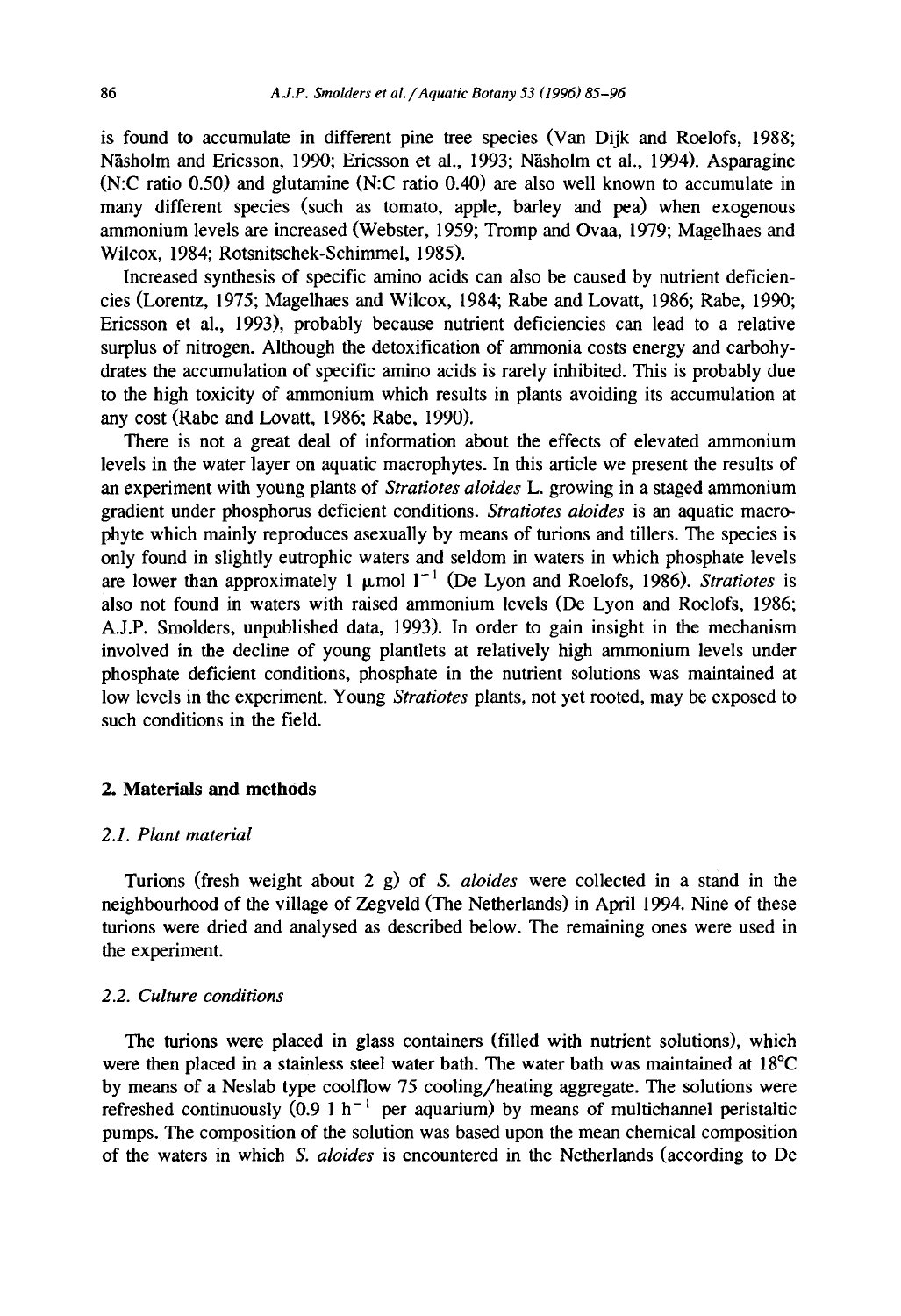Lyon and Roelofs, 1986): 1000  $\mu$  mol 1<sup>-1</sup> Ca<sup>2+</sup>, 2500  $\mu$  mol 1<sup>-1</sup> Cl<sup>-</sup>, 2000  $\mu$  mol 1<sup>-1</sup>  $\text{Na}^+$ , 2000  $\mu$ mol  $\text{ln}^{-1}$  HCO<sub>3</sub>, 300  $\mu$ mol  $\text{ln}^{-1}$  Mg<sup>2+</sup>, 100  $\mu$ mol  $\text{ln}^{-1}$  SO<sub>4</sub><sup>-</sup>, 110  $\mu$ mol  $\text{ln}^{-1}$  $K^+$ , 10  $\mu$ mol 1<sup>-1</sup> NO<sub>3</sub>. Trace elements were added according to Roelofs (1991). Ammonium was added in the form of ammonium chloride in concentrations of 0, 10, 25, 50, 100, 250  $\mu$  mol 1<sup>-1</sup>. The pH of the medium was set at 6.8 by adding hydrochloric acid. Cyanoguanidine  $(0.5 \text{ }\mu\text{mol } \text{ l}^{-1})$  was added to prevent nitrification of ammonium. The experiment was carried out with nine replicates for each ammonium concentration. Irradiance was provided through a photoperiod of 16 h at 220  $\mu$ E m<sup>-2</sup> s<sup>-1</sup>.

The concentrations in the aquaria were checked regularly and were never found to deviate more than 10% from the values mentioned above.

#### *2.3. Growth*

Every week the biomass of the plantlets was weighed after removing, very carefully, the adhering water and loosely adhering dead leaf material. After 13 weeks the plantlets were harvested. Analysis was carried out as described below.

# *2.4. Nutrient and chlorophyll-a analysis*

The chemical composition of the plants was determined after destruction with sulphuric acid and hydrogen peroxide as described by Van Dijk and Roelofs (1988). The chlorophyli-a content was also determined according to Van Dijk and Roelofs (1988). C and N analysis was carried out with the aid of a Carlo Erba CNS analyser. Destructions and CNS analysis were carried out on oven-dried green plant material (48 h at 70°C).

#### *2.5. Free nitrogen containing compounds*

Free nitrogen containing compounds (NCC) (mainly amino acids) were determined according to the method described by Van Dijk and Roelofs (1988). Determinations were carried out on green, intermediately aged leaves which had been immediately frozen with liquid nitrogen and kept at  $-40^{\circ}$ C until analysis.

To check the extraordinarily high amino acid contents obtained in this experiment, a control experiment was carried with only a few plants at external ammonium concentrations of 50, 100 and 250  $\mu$ mol 1<sup>-1</sup>. The results obtained revealed more or less the same concentrations of free amino acids as presented in Section 3.

## *2.6. Plant and water layer analysis in* Stratiotes *stands*

During the summer of 1992 in 21 *Stratiotes* stands located in different parts of the Netherlands, young plantlets and water samples were collected. The nutrient levels in the plants were analysed as described by Van Dijk and Roelofs (1988). The water samples were analysed as described by Roelofs (1991).

## *2.7. Calculations*

The amounts of nitrogen and carbon present in the different nitrogen or carbon containing fractions are calculated from the mean total N and mean total C concentra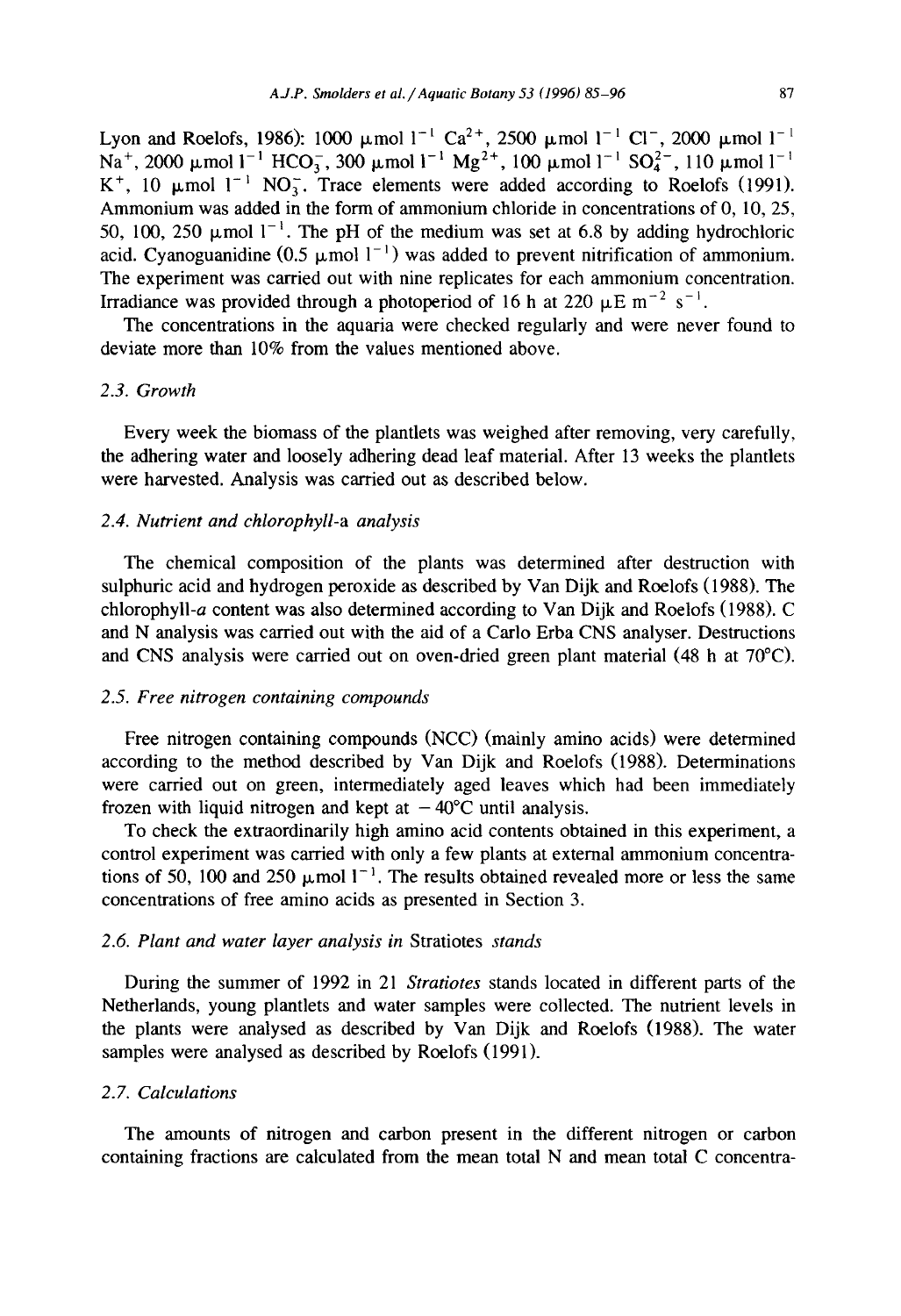tions detected with the CNS analyser and the mean concentrations of the different free nitrogen containing compounds (detected as described above).

# **3. Results**

Table 1 shows the mean chemical composition of water samples *and S. aloides*  plantlets collected in 1992 from 21 randomly selected stands. The results confirm that *Stratiotes* is confined to slightly eutrophic waters with a mean ammonium level of 7.8  $\mu$ mol 1<sup>-1</sup>, a mean nitrate level of 6.8  $\mu$ mol 1<sup>-1</sup> and a mean phosphate level of 1.8  $\mu$ mol 1-1. Furthermore, Table 1 shows the mean mineral content of young *Stratiotes* plants. These levels can be used as references for the values measured in the experiment.

Fig. 1 shows the growth curves of the plantlets at the different external ammonium levels. After 8 weeks the net growth was impaired at all external ammonium concentrations. Differences between the individual plants were considerable and, therefore, the mean final fresh weights (week 13) of the plants grown at 0, 10, 25 and 50  $\mu$ mol 1<sup>-1</sup> ammonium concentrations were not significantly different according to the  $t$ -test (Statistical Analysis Systems Institute Inc., 1985). The mean final fresh weights of plants grown at the 100 and 250  $\mu$ mol 1<sup>-1</sup> ammonium concentrations, however, were significantly lower than at the other concentrations. Furthermore, large parts of the plants had become brownish in colour, particularly those grown at the higher external ammonium concentrations, indicating reduced vitality.

Potassium, magnesium and sodium levels were much higher in the plants that had been grown in the medium which contained only nitrate in comparison with plants from media containing ammonium (Table 2). In their natural environment, *S. aloides* plants normally contain high levels of potassium. The plants collected in the field (Table 1), for

Table 1

| Nutrient levels in young plants and chemical composition of the water layer for 21 randomly chosen Stratiotes        |
|----------------------------------------------------------------------------------------------------------------------|
| <i>aloides</i> stands in the Netherlands. Samples were collected in the summer of 1992. Nitrogen levels are detected |
| in destruated samples. Min. is minimum value. Max. is maximum value. All values of the water samples are             |
| given in $\mu$ mol l <sup>-1</sup> and values in plants in $\mu$ mol g <sup>-1</sup> DW                              |

|            | Young plants |      |      | Water layer |      |         |  |
|------------|--------------|------|------|-------------|------|---------|--|
|            | Mean         | Min. | Max. | Mean        | Min. | Max.    |  |
| Nitrogen   | 1251         | 628  | 1918 |             |      |         |  |
| Ammonium   |              |      |      | 7.8         | 4.1  | 23      |  |
| Nitrate    |              |      |      | 6.8         | 0.8  | 89      |  |
| Potassium  | 1205         | 575  | 2162 | 147         | 20   | 461     |  |
| Magnesium  | 447          | 268  | 722  | 304         | 118  | 624     |  |
| Calcium    | 282          | 190  | 470  | 1088        | 169  | 2412    |  |
| Phosphorus | 122          | 60   | 222  | 1.8         | 0.3  | 6.8     |  |
| Iron       | 6.8          | 0.7  | 31   | 6.0         | 1.0  | $12 \,$ |  |
| Manganese  | 26           | 4.8  | 58   | 1.5         | 0.1  | 15      |  |
| Sodium     | 303          | 87   | 612  | 1453        | 505  | 3042    |  |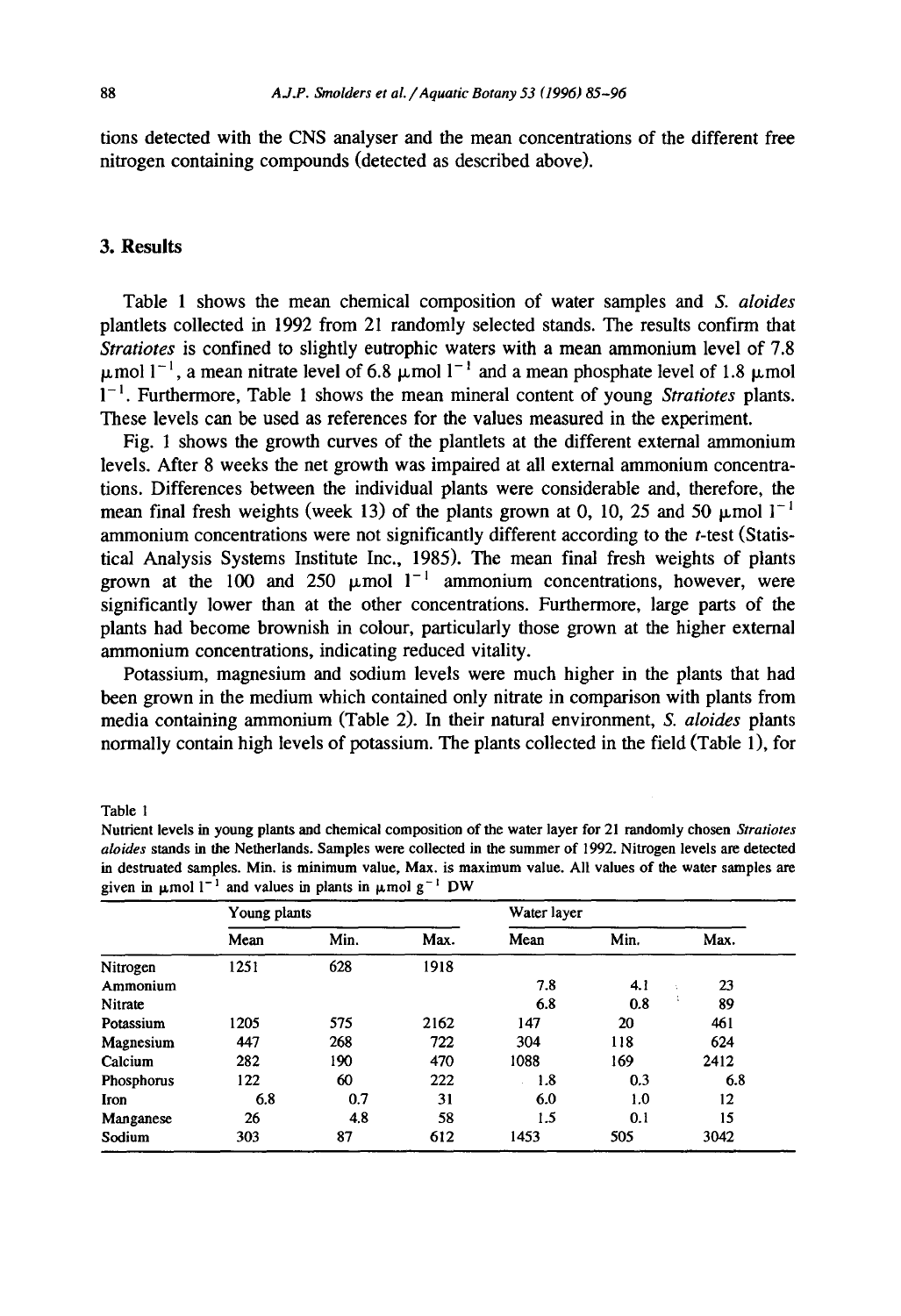

Fig. 1. Mean growth curves of young *Stratiotes aloides* plantlets at different external ammonium concentrations in a phosphate deficient medium  $(N = 9)$ . Different characters indicate that the mean final fresh weights differed significantly (P < 0.05), according to the t-test.  $\Box$ , 50  $\mu$  mol 1<sup>-1</sup> ammonium; **I**, 25  $\mu$  mol 1<sup>-1</sup> ammonium;  $\bullet$ , 10  $\mu$ mol 1<sup>-1</sup> ammonium; O, 0  $\mu$ mol 1<sup>-1</sup> ammonium; A, 100  $\mu$ mol 1<sup>-1</sup> ammonium;  $\Delta$ , 250  $\mu$ mol  $1^{-1}$  ammonium.

Table 2

Nutrient composition and chlorophyll-a levels of turions of *Stratiotes aloides* L. at the onset of the experiment and plantlets after 13 weeks at different external ammonium concentrations. All values are given in  $\mu$  mol g<sup>-1</sup> DW except C (mmol  $g^{-1}$  DW) and chlorophyll-a ( $\mu g g^{-1}$  FW). The standard deviation is given in parentheses ( $N = 9$ ). All analyses were carried out in destruates except nitrogen (CNS) and carbon which were detected with a CNS analyser

|              | Ammonium conc. in medium $(\mu \text{mol})^{-1}$ ) |              |        |        |        |        |        |  |
|--------------|----------------------------------------------------|--------------|--------|--------|--------|--------|--------|--|
|              | Onset                                              | $\mathbf{0}$ | 10     | 25     | 50     | 100    | 250    |  |
| $\mathbf C$  | 32.70                                              | 31.60        | 32.99  | 33.44  | 33.79  | 33.93  | 33.78  |  |
|              | (0.31)                                             | (0.46)       | (0.42) | (0.32) | (0.31) | (0.36) | (0.25) |  |
| N            | 2610                                               | 783          | 1622   | 1946   | 2199   | 2371   | 2405   |  |
|              | (199)                                              | (80)         | (171)  | (180)  | (201)  | (180)  | (194)  |  |
| N(CNS)       | 3416                                               | 950          | 1957   | 2357   | 2550   | 2771   | 2800   |  |
|              | (228)                                              | (153)        | (189)  | (281)  | (92)   | (231)  | (210)  |  |
| $\mathbf{P}$ | 259                                                | 17.6         | 13.4   | 13.5   | 15.7   | 15.8   | 16.7   |  |
|              | (19)                                               | (4.0)        | (1.6)  | (2.3)  | (2.5)  | (2.1)  | (2.5)  |  |
| K            | 1505                                               | 1007         | 577    | 496    | 503    | 455    | 505    |  |
|              | (78)                                               | (205)        | (55)   | (61)   | (50)   | (51)   | (88)   |  |
| Na           | 142                                                | 120          | 64     | 51     | 48     | 49     | 44     |  |
|              | (41)                                               | (28)         | (25)   | (14)   | (17)   | (19)   | (18)   |  |
| Mg           | 253                                                | 812          | 622    | 605    | 545    | 518    | 507    |  |
|              | (28)                                               | (62)         | (83)   | (59)   | (71)   | (61)   | (45)   |  |
| Ca           | 172                                                | 220          | 196    | 191    | 202    | 194    | 181    |  |
|              | (7.2)                                              | (35)         | (39)   | (27)   | (26)   | (29)   | (14)   |  |
| Fe           | 5.0                                                | 2.3          | 2.5    | 2.3    | .2.2   | 2.5    | 2.4    |  |
|              | (1.8)                                              | (0.5)        | (0.4)  | (0.4)  | (0.4)  | (0.5)  | (0.5)  |  |
| Mn           | 12.6                                               | 9.2          | 7.0    | 7.9    | 8.2    | 8.2    | 9.4    |  |
|              | (5.0)                                              | (1.9)        | (1.3)  | (1.5)  | (1.5)  | (2.1)  | (1.8)  |  |
| Chlor. a     |                                                    | 177          | 137    | 100    | 75     | 77     | 65     |  |
|              |                                                    | (62)         | (69)   | (57)   | (37)   | (40)   | (18)   |  |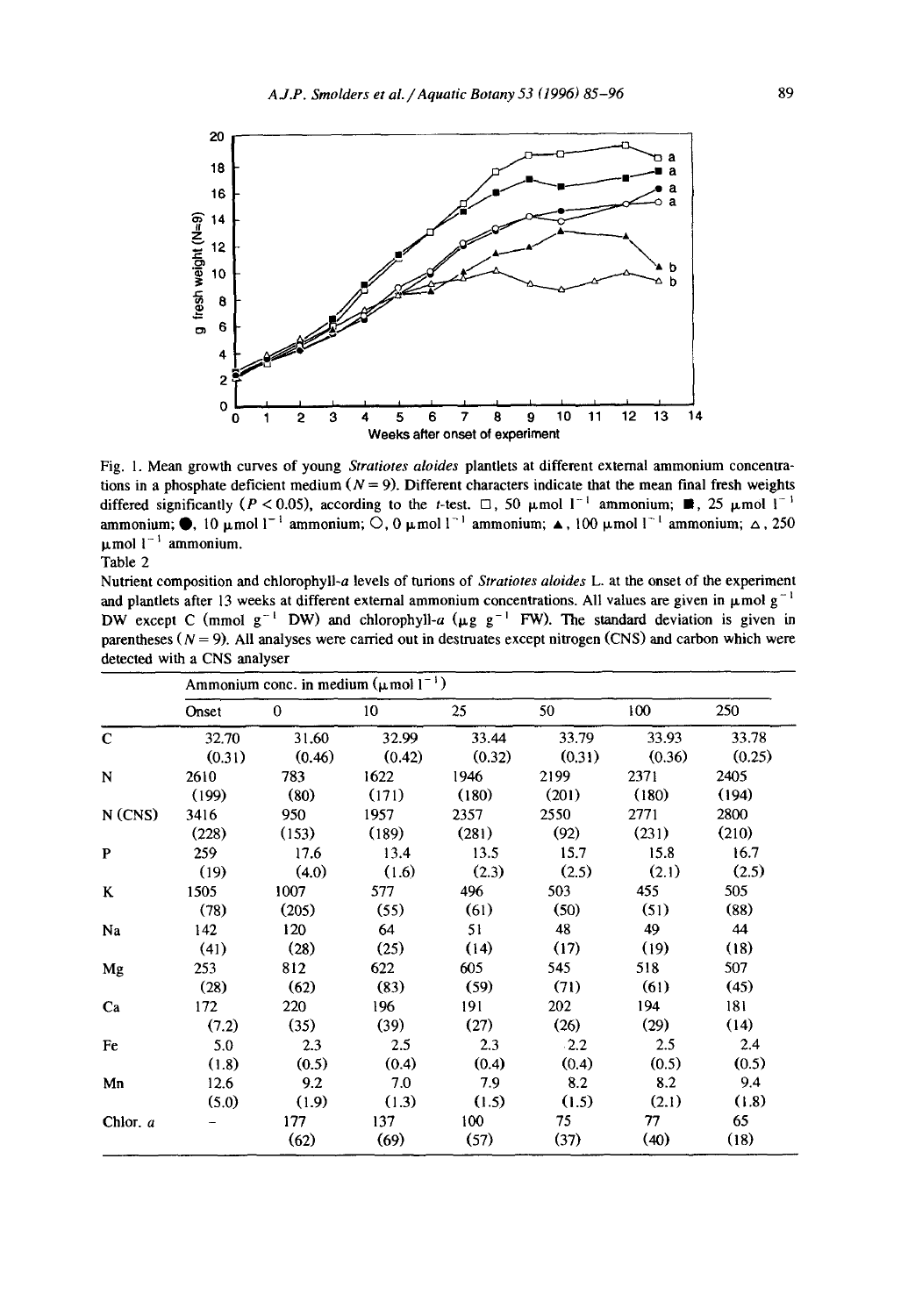Table 3

Amounts of free amino acids and some other free nitrogen containing compounds (NCC) in the shoots of young *Stratiotes aloides* plants grown in a staged ammonium gradient for 13 weeks. All values are given in  $\mu$ mol g<sup>-1</sup> DW. Standard deviation is given in parentheses ( $N = 9$ ). Numbers under the names of the NCC signify the N:C ratio of the compound

|                  | NH <sup>+</sup> <sub>4</sub> conc. in medium ( $\mu$ mol l <sup>-1</sup> ) |          |         |          |         |         |  |
|------------------|----------------------------------------------------------------------------|----------|---------|----------|---------|---------|--|
|                  | $\mathbf{0}$                                                               | 10       | 25      | 50       | 100     | 250     |  |
| Asparagine       | 180.02                                                                     | 692.85   | 790.50  | 809.01   | 900.10  | 854.42  |  |
| 0.50             | (39.11)                                                                    | (108.99) | (68.31) | (150.01) | (72.23) | (40.50) |  |
| Glutamine        | 6.25                                                                       | 19.49    | 33.67   | 79.34    | 106.43  | 123.71  |  |
| 0.40             | (2.01)                                                                     | (5.15)   | (9.91)  | (12.01)  | (18.16) | (15.11) |  |
| Arginine         | 5.78                                                                       | 18.51    | 32.86   | 48.92    | 69.34   | 77.45   |  |
| 0.66             | (2.00)                                                                     | (3.40)   | (8.11)  | (15.95)  | (25.26) | (11.45) |  |
| Serine           | 5.53                                                                       | 21.68    | 31.25   | 44.00    | 68.59   | 75.92   |  |
| 0.33             | (2.23)                                                                     | (4.81)   | (8.21)  | (9.89)   | (14.01) | (9.29)  |  |
| Alanine          | 2.93                                                                       | 10.66    | 14.63   | 34.04    | 42.95   | 50.11   |  |
| 0.33             | (0.79)                                                                     | (1.92)   | (2.22)  | (8.00)   | (10.11) | (11.01) |  |
| Ethanolamine     | 1.58                                                                       | 6.88     | 20.47   | 26.60    | 25.93   | 32.88   |  |
| 0.50             | (0.52)                                                                     | (1.40)   | (7.12)  | (6.88)   | (4.88)  | (8.12)  |  |
| Histidine        | 2.22                                                                       | 5.17     | 7.08    | 13.00    | 13.85   | 21.66   |  |
| 0.50             | (0.67)                                                                     | (0.73)   | (1.99)  | (2.14)   | (2.98)  | (2.77)  |  |
| Aspartic acid    | 3.73                                                                       | 9.00     | 10.27   | 12.16    | 13.93   | 15.35   |  |
| 0.25             | (0.81)                                                                     | (0.99)   | (1.30)  | (1.51)   | (1.77)  | (1.53)  |  |
| Tryptophan       | 1.97                                                                       | 2.69     | 8.65    | 12.52    | 13.30   | 12.20   |  |
| 0.18             | (0.97)                                                                     | (1.04)   | (2.80)  | (2.12)   | (2.10)  | (1.08)  |  |
| <b>Threonine</b> | 1.89                                                                       | 5.98     | 6.87    | 8.68     | 11.80   | 9.85    |  |
| 0.20             | (0.50)                                                                     | (0.98)   | (1.00)  | (1.71)   | (2.41)  | (0.61)  |  |
| Valine           | 1.44                                                                       | 3.58     | 4.78    | 8.14     | 8.85    | 8.57    |  |
| 0.20             | (0.34)                                                                     | (0.77)   | (0.80)  | (1.20)   | (1.22)  | (1.11)  |  |
| Phenylalanine    | 1.57                                                                       | 2.87     | 3.20    | 6.07     | 5.16    | 5.71    |  |
| 0.11             | (0.22)                                                                     | (0.70)   | (0.38)  | (1.15)   | (0.25)  | (1.01)  |  |
| Isoleucine       | 1.64                                                                       | 4.01     | 4.41    | 6.14     | 5.82    | 5.40    |  |
| 0.17             | (0.53)                                                                     | (0.76)   | (0.90)  | (0.71)   | (0.77)  | (0.75)  |  |
| Glycine          | 0.87                                                                       | 2.09     | 2.93    | 4.18     | 5.29    | 5.33    |  |
| 0.50             | (0.23)                                                                     | (0.55)   | (0.69)  | (0.80)   | (0.91)  | (0.99)  |  |
| G-amino but. ac. | 0.80                                                                       | 2.40     | 5.07    | 5.63     | 8.05    | 4.70    |  |
| 0.25             | (0.23)                                                                     | (0.88)   | (1.21)  | (1.33)   | (2.00)  | (1.08)  |  |
| Ornithine        | 0.21                                                                       | 0.15     | 0.22    | 4.13     | 2.97    | 0.33    |  |
| 0.40             | (0.60)                                                                     | (0.41)   | (0.50)  | (3.10)   | (1.90)  | (0.59)  |  |
| Lysine           | 0.34                                                                       | 0.72     | 0.34    | 0.34     | 0.82    | 3.11    |  |
| 0.33             | (0.63)                                                                     | (1.50)   | (0.89)  | (0.95)   | (1.32)  | (2.56)  |  |
| Leucine          | 0.61                                                                       | 1.46     | 1.84    | 3.28     | 3.46    | 3.06    |  |
| 0.33             | (0.12)                                                                     | (0.33)   | (0.34)  | (0.50)   | (0.80)  | (0.51)  |  |
| Proline          | ND                                                                         | ND       | 0.92    | 3.76     | 3.21    | 1.97    |  |
| 0.20             |                                                                            |          | (0.40)  | (0.99)   | (1.00)  | (0.40)  |  |
| Tyrosine         | ND                                                                         | ND       | 0.27    | 2.68     | 2.51    | 1.88    |  |
| 0.11             |                                                                            |          | (0.46)  | (0.51)   | (0.61)  | (0.30)  |  |
| Ammonium         | 12.20                                                                      | 14.12    | 20.07   | 39.82    | 100.84  | 111.29  |  |
|                  | (3.42)                                                                     | (2.11)   | (4.85)  | (11.02)  | (25.63) | (29.91) |  |

ND, not detectable.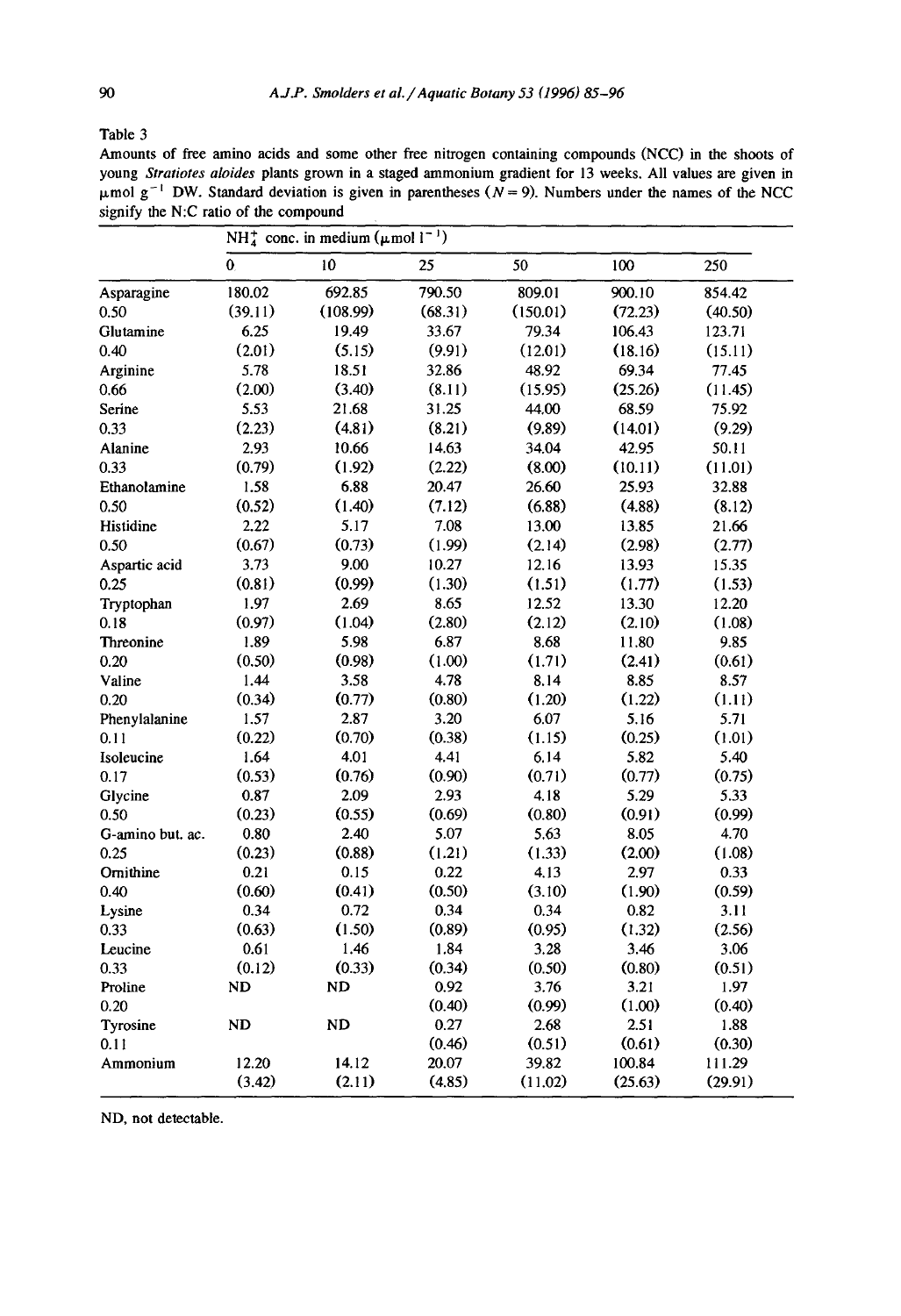

Fig. 2. Amount of nitrogen present in the different nitrogen containing fractions ( $N = 9$ ). Hatching top right to bottom left, N fraction in free asparagine; hatching top left to bottom fight, N fraction in other free nitrogen compounds; vertical lines, N fraction in free ammonium; cross-hatching, N fraction in other compound (including proteins).

instance, had a mean potassium concentration of 1205  $\mu$  mol 1<sup>-1</sup> with the lowest potassium level encountered amounting to 575  $\mu$ mol 1<sup>-1</sup> (Table 1). In the experiment, potassium levels were relatively low in the ammonium containing media and were lower than 500  $\mu$ mol g<sup>-1</sup> DW at external ammonium levels higher than 25  $\mu$ mol 1<sup>-1</sup>.

P levels were extremely low at all ammonium concentrations (Table 2). Chlorophyll-a levels also strongly decreased as external ammonium levels increased (Table 2).

N levels in plants were very high, and at external ammonium concentrations higher than 25  $\mu$ mol 1<sup>-1</sup>, exceeded 2000  $\mu$ mol g<sup>-1</sup> (DW). Only in the medium without ammonium were N levels in the plants relatively low; however, levels were still higher



Fig. 3. Amount of carbon present in the different carbon containing fractions  $(N = 9)$ . Cross-hatching, C fraction in free asparagine; hatching top left to bottom right, C fraction in other free nitrogen compounds; harching top fight to bottom left, C fraction in other compounds.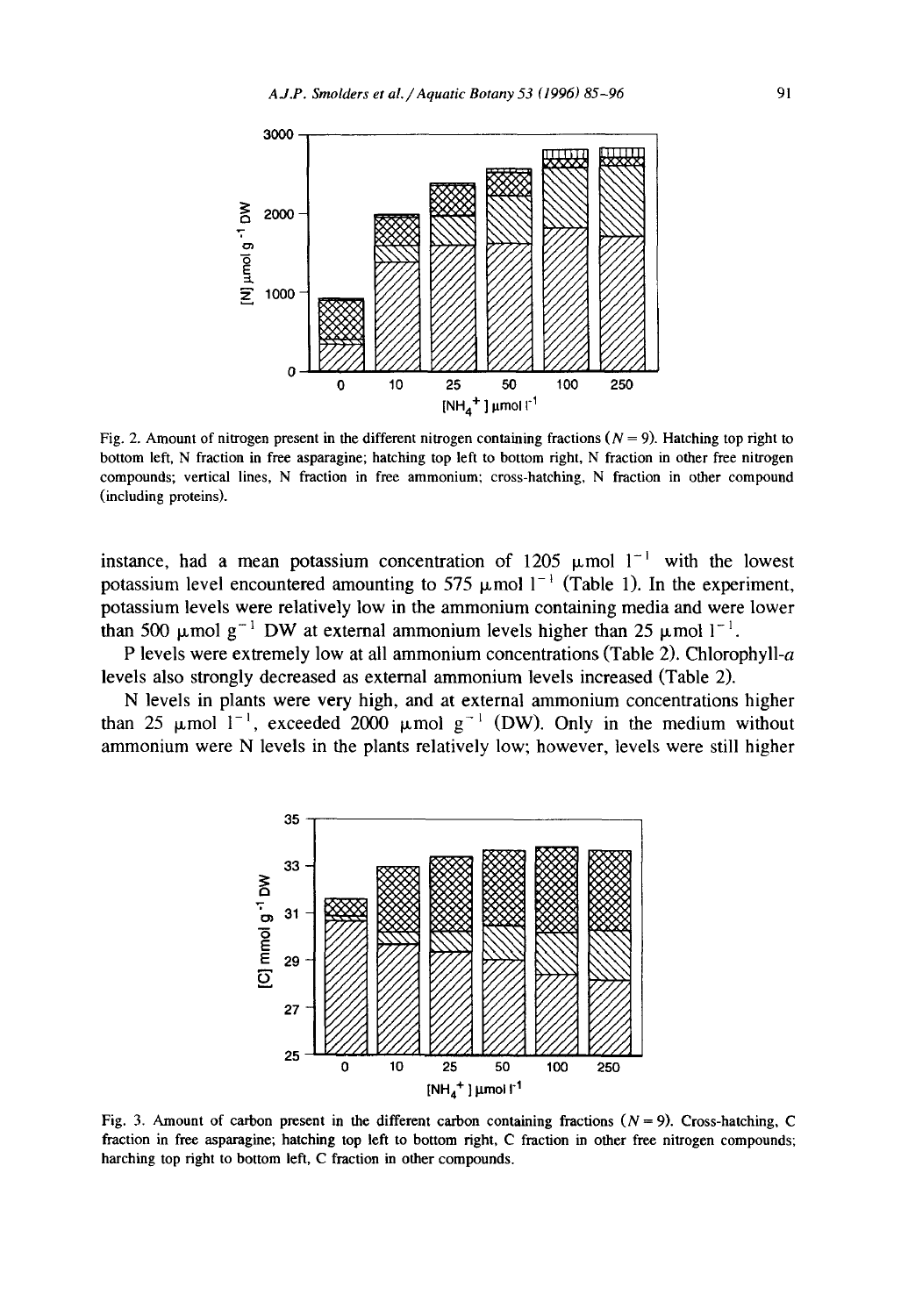than the lowest concentrations found in young *Stratiotes* plants from the field (Table 1). N levels measured with the CNS analyser were higher than values obtained by the conventional destruction method. Although the latter technique obviously leads to some nitrogen losses, the results obtained with this method are presented because the field data were obtained with this method. The differences between the results of the two methods were larger as N levels in the shoots were higher (Table 2). The N levels in the turions were high (Table 2). This, however, is normal and not due to high ammonium levels in the water layer or to mineral deficiencies.

Table 3 shows the results of the analyses of free NCC (i.e. mainly amino acids). Asparagine appears to be by far the dominant constituent in the free NCC pool. Increasing external ammonium levels led to strongly raised levels of asparagine and almost all other free NCC. Proline and tyrosine were only detected at external ammonium concentrations higher than 10  $\mu$ mol 1<sup>-1</sup>. Fig. 2 shows that most of the nitrogen in the plantlets was present as free NCC. Only in the plantlets from the medium that contained only nitrate is more than 50% of the nitrogen present in other compounds. At the two highest ammonium concentrations, almost all nitrogen is present as free NCC. Higher external ammonium concentrations do not lead to increased levels of asparagine. Glutamine, arginine, serine and alanine are responsible for the increased free NCC levels. Free ammonium was present in the plants at all concentrations (Table 3, Fig. 2), but increased strongly with the external ammonium concentration.

Fig. 3 shows that the fraction of C present as free NCC increases strongly when ammonium levels increase. Total C concentrations also increase upon increased external ammonium levels, but this increase is not sufficient to meet the C demand necessary for the incorporation of N into NCC. As a result, the amount of C present in compounds other than free NCC decreased considerably with increasing external ammonium concentrations.

# **4. Discussion**

The free amino acid concentrations and particularly the asparagine and glutamine levels in the plantlets were extremely high (Table 3, Fig. 2). In the ammonium-containing media up to 82-97% of total nitrogen in the plantlets was present as free amino acids, of which asparagine was by far the most abundant. Even without external ammonium, almost half of the total nitrogen content of the phosphorus deficient plants was present as free amino acids. The free amino acid levels are extremely high and, as far as we know, have seldom been found before in any other species. Prianischikov (1922, cited in Webster, 1959) found that seedlings of barley and pea germinated in a 0.1% ammonium chloride solution, accumulated almost all nitrogen as free asparagine. High values have also been recorded for phosphorus deficient *Citrus* trees (ca 50% of total N as free NCC) (Achituv and Bar-Akiva, 1973), and old sulphur deficient alfalfa leaves (up to 86% of total N as free NCC) (Mertz and Matsumoto, 1956).

As at the end of the experiment the phosphorus levels in the plantlets were extremely low, the growth retardation that could be observed after 9 weeks, at all ammonium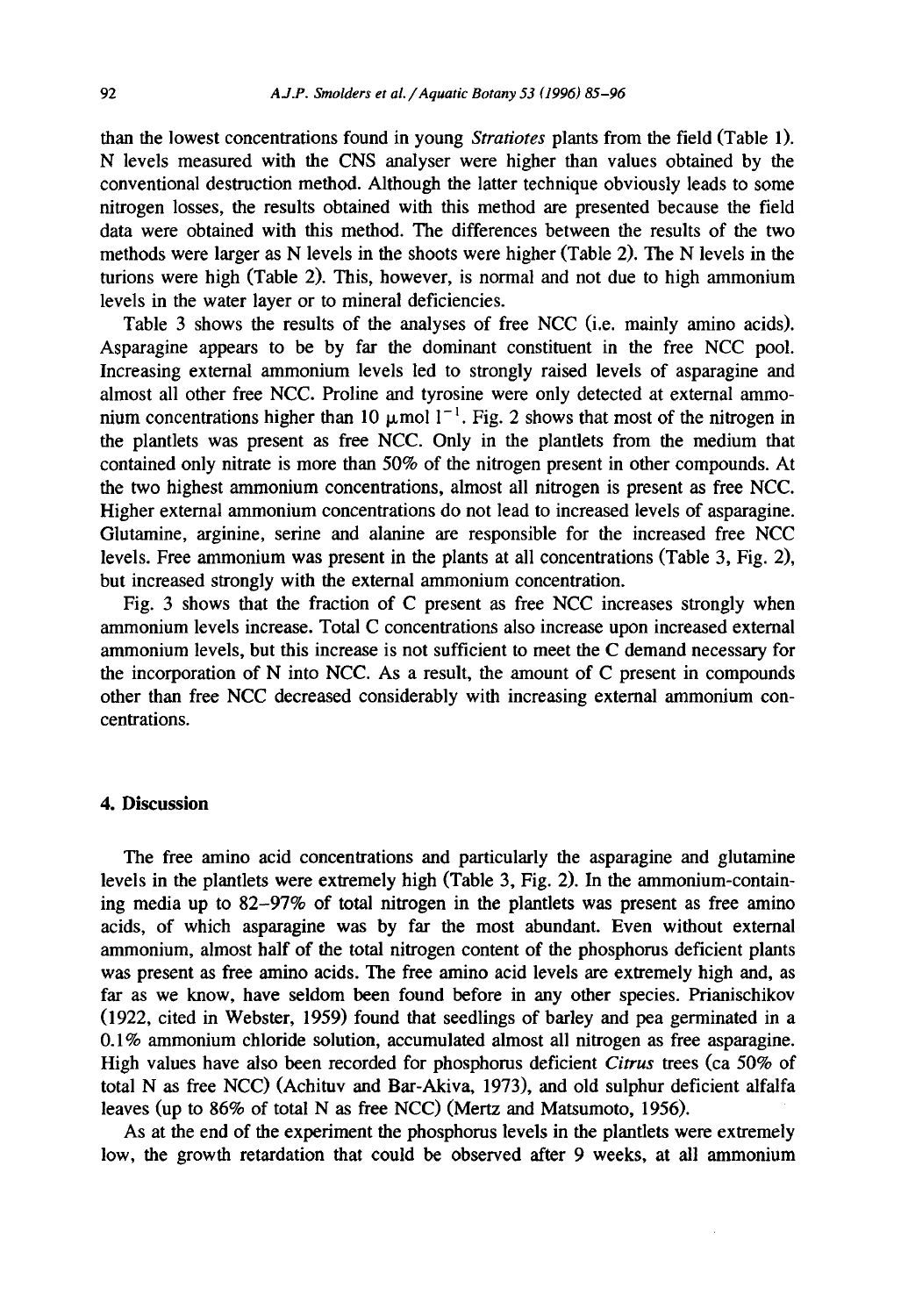concentrations, is undoubtedly caused by phosphorus deficiency. The relative shortage of one or more minerals is well known to lead to increased accumulation of free amino acids (Holley and Cain, 1955; Rabe, 1990; Ericsson et al., 1993). Achituv and Bar-Akiva (1973) and Rabe and Lovatt (1986) showed that phosphorus deficiency and consequential growth retardation leads to a strong accumulation of arginine in *Citrus* sp. *and Cucurbita pepo* L. They concluded that growth retardation leads to a concomitant surplus of ammonium in the shoots which is detoxified by the formation of NCC.

Increased free NCC levels are thought to lead to decreased protein synthesis because energy is diverted to the energy intensive NCC synthesis (Mertz et al., 1952; Rabe, 1990). As phosphate is important for the transfer of energy within the cells and especially for the synthesis of RNA, which is in turn essential for the synthesis of proteins (Marschner, 1986), it is supposed that (extreme) P limitation can also affect the synthesis of proteins in a more direct way.

Decreased protein and increased NCC levels can also be caused by increased protein breakdown. In general, stress can lead to increased protein breakdown, probably because the membranes of the organelles containing proteolytic enzymes become permeable (Davis, 1982). Dissimilation of proteins can generate energy for more basal metabolic processes (Webster, 1959; Marschner, 1986). Ammonium liberated during this dissimilation will be incorporated into asparagine or other free NCC (Webster, 1959). However, we were not able to distinguish between the different processes (impaired protein synthesis versus increased protein breakdown) that may cause decreased protein and increased free NCC levels, as found in our experiment.

In general, the plantlets which were growing in ammonium containing media were not vital. Many (older) leaves died and were lost during the experiment as is most clearly reflected by the decrease in biomass at 100  $\mu$ mol 1<sup>-1</sup> ammonium. At external ammonium concentrations of 100 and 250  $\mu$  mol 1<sup>-1</sup> the mean final fresh weights were significantly lower when compared with the mean final fresh weights at the other concentrations. The amount of nitrogen incorporated in non-free NCC was very low. It is striking that the synthesis of free NCC is very effective even at the stage in which almost all nitrogen in the plants is present as free NCC. This seems to confirm that the detoxification of ammonium is vital for the survival of the plants. Ammonium, however, did accumulate in the 100 and 250  $\mu$ mol 1<sup>-1</sup> treatments in particular, indicating that at these concentrations the capacity of the plants to detoxify ammonium has reached its upper limits.

Furthermore, NCC accumulation appears to be an important C-consuming process. Increased nitrogen levels in the plants lead to increased C levels but this increase is insufficient to compensate for the C necessary for NCC synthesis under P limited conditions. Increased NCC synthesis is an important sink for the C, assimilated by the plants, and as a consequence there is less C available for other (structural) compounds such as chlorophyll-a. This is clearly reflected by the decreasing chlorophyll-a contents with increasing external ammonium levels. Increased N accumulation also decreases the C:N ratio of *Stratiotes* plants. McMahon et al. (1974) stated that a C:N ratio lower than 17 is required by herbivores in order to prefer plants as their food source. In our experiments, the plants from the medium that contained only nitrate had a C:N ratio of 33.2. However, the plants from the media with 10, 25, 50, 100 and 250  $\mu$ mol 1<sup>-1</sup>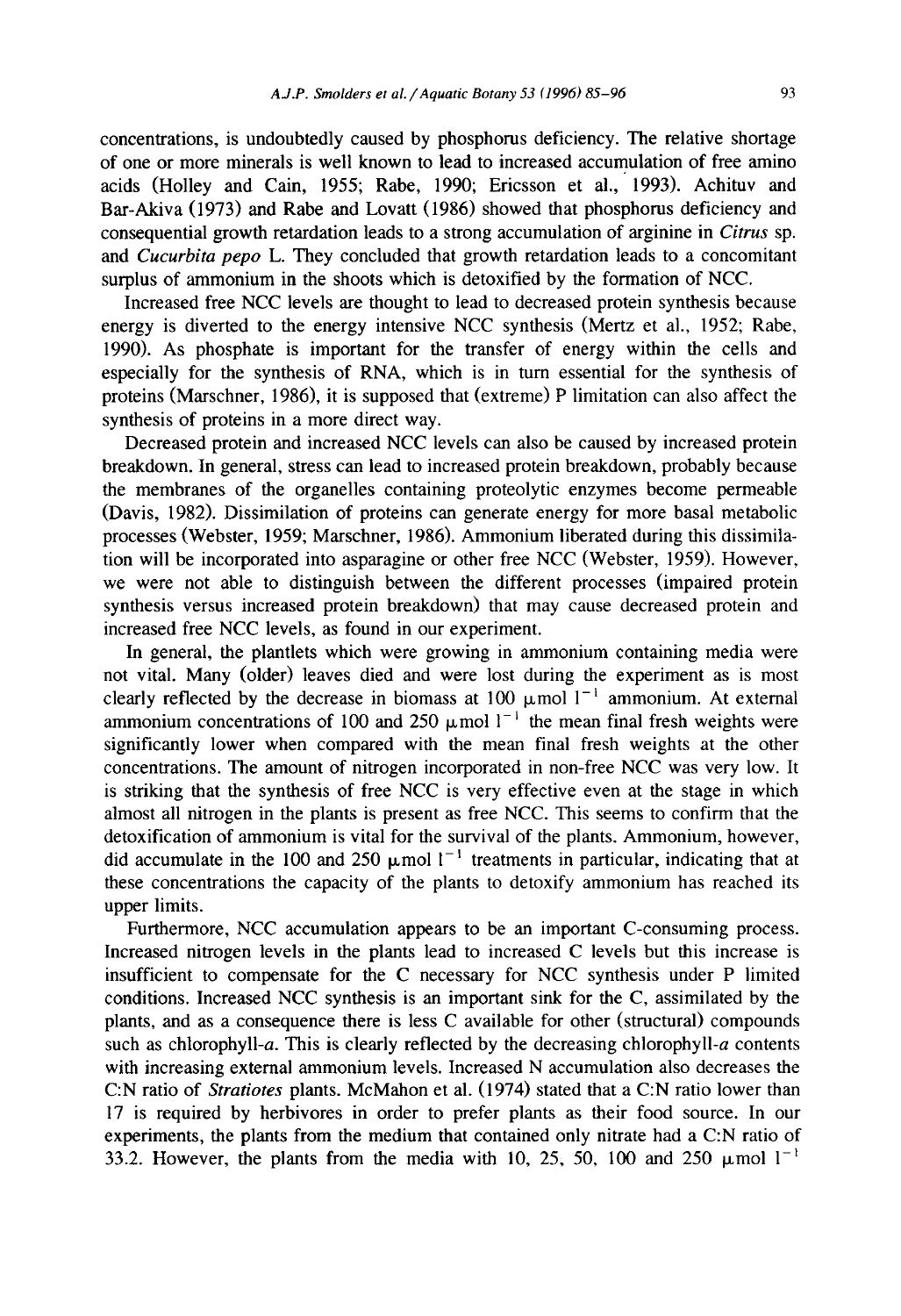ammonium had C:N ratios of 16.9, 14.2, 13.3, 12.2 and 12.1 respectively. Thus, nitrogen accumulation, may make the *Stratiotes* plants attractive for herbivores and pathogenic microorganisms. In the field we have observed that particularly the young parts of the plants and the young tillers and turions are eaten by waterfowl such as swans (personal observations). In some stands in early April, only very few tillers and turions remained, although plenty of stalks were found to which tillers and turions, had previously been attached.

Ammonium is well known to decrease the uptake of other cations (Marschner, 1986). Indeed in our experiment potassium, magnesium and sodium levels decreased as ammonium levels increased (Table 2). In particular, the potassium and sodium levels in the ammonium fed plantlets are low compared with the levels encountered in the field (Table 1).

*Stratiotes* is generally found in slightly eutrophic waters with moderate levels of P and relatively low levels of ammonium. At present in the Netherlands, nitrogen is almost always present in sufficient amounts due to the high nitrogen load resulting from agricultural practices and industrial emissions. However, *Stratiotes* is seldom found in waters in which ammonium levels increase to values well above 50  $\mu$ mol 1<sup>-1</sup>. Table 1 shows that the mean ammonium concentration in the natural environment amounts to 7.8  $\mu$ mol  $1^{-1}$ . Smolders and Roelofs (1993) found that since 1980 *S. aloides* had disappeared from many locations where the ammonium concentration had increased to values higher than 30  $\mu$ mol 1<sup>-1</sup>. Cultivation of mature *Stratiotes* plants for a period of 10 weeks in a staged ammonium gradient (Roelofs, 1991) revealed that an increase of ammonium levels from 10 to 50  $\mu$ mol l<sup>-1</sup> did lead to a strong decrease in the vitality of *S. aloides* plants; more than 80% of the leaves became brown and necrotic within the cultivation period. The mechanism described in this article may also have been involved in the die-back of mature *Stratiotes* plants as described by Roelofs (1991).

The results reveal the mechanism involved in the decline of *S. aloides* plants under P limited conditions, and can at least partly explain why *S. aloides* is rarely found in waters with very low P levels and/or increased ammonium levels. As the young *Stratiotes* turions are not yet rooting in the substrate, they are totally dependent on the uptake of phosphate from the water layer. In waters with very low P levels, the turions are destined to become phosphorus deficient, and hence, more susceptible to ammonium toxicity.

It is concluded that, like other plants (Marschner, 1986), *Stratiotes* cannot exclude ammonium. At the very least this is true when growth is limited due to mineral deficiencies. In such a scenario, the nutritional status of the plants is strongly influenced by increased ammonium uptake. Apparently, phosphorus deficient plants are neither able to prevent ammonium uptake sufficiently nor to divert energy from the NCC synthesis to protein synthesis as long as external ammonium levels are high. As a result, leaf dieback occurs due to nutritional imbalances, decreased net protein synthesis and the accumulation of toxic ammonium. Finally, this will lead to a strongly reduced vitality (or even death of the plants) and to an increased susceptibility to herbivory and/or pathogens. Apart from the other hazards that endanger *Stratiotes* stands, such as sulphide toxicity (affecting the roots), eutrophication and iron deficiency (Roelofs, 1991; Smolders and Roelofs, 1993), ammonium toxicity can, particularly in combination with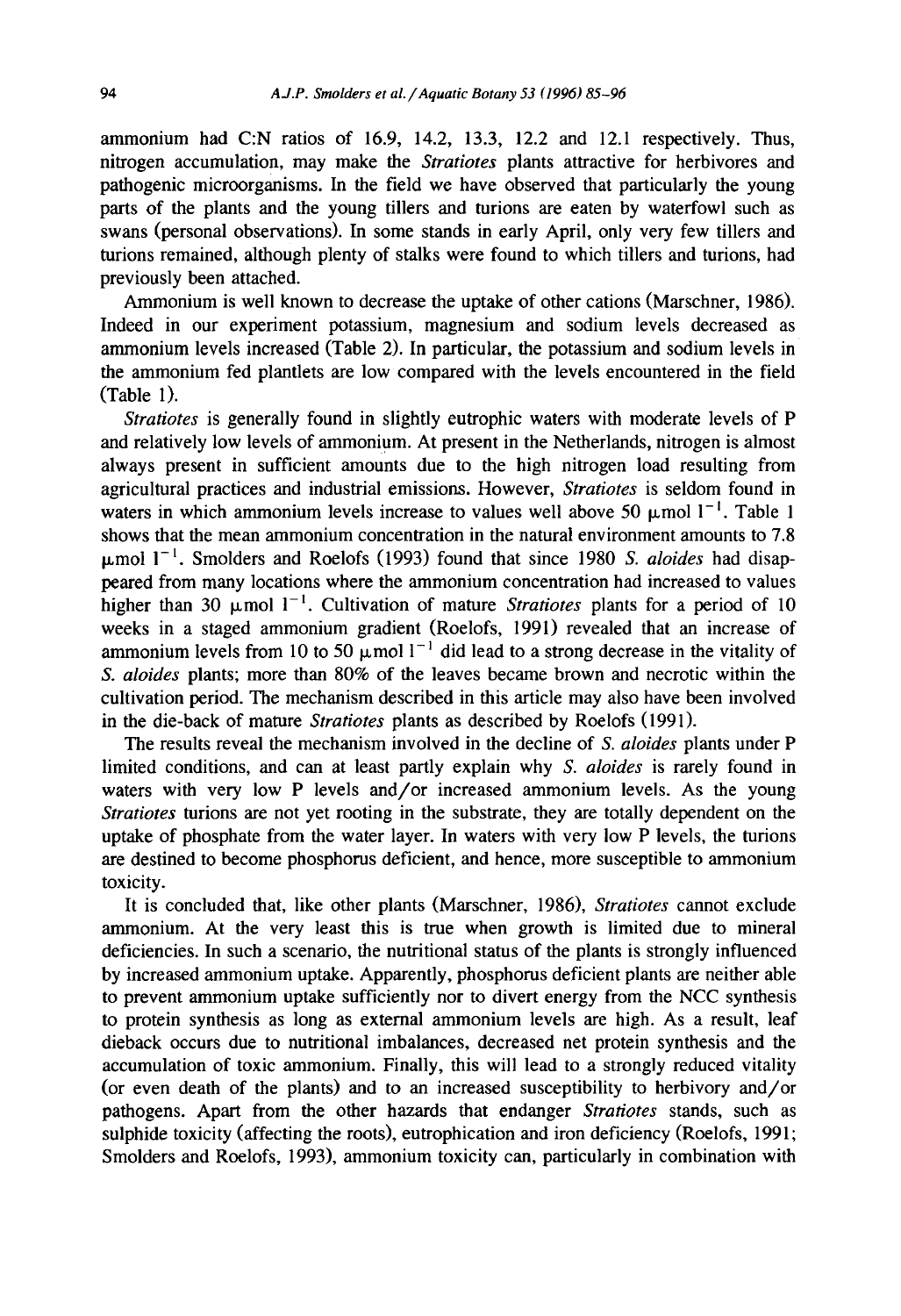one of the other hazards, lead to the decline of *Stratiotes* as has been observed in many parts of the Netherlands in recent decades.

## **Acknowledgements**

The authors wish to thank Mrs. B. Lebbink, Mr. M. van Aaken, Mr. M. van der Gaag and Mrs M.C. van Riel for technical assistance and Mrs. G.M. van Gestel for critically reading the manuscript.

## **References**

- Achituv, M. and Bar-Akiva, A. (1973) Nitrogen accumulation induced by phosphorus deficiency in citrus plants, Sci. Hortic., (Vol. 1), 251-262.
- Davis, D.D., 1982. Protein degradation under stress. In: D. Boulter and B. Parthier (Editors), Nucleic Acids and Proteins in Plants 1: Structure, Biochemistry and Physiology of Proteins. Springer, Berlin/Heidelberg/New York, 445 pp.
- De Lyon, M.J.H. and Roelofs, J.G.M., 1986. Aquatic macrophytes in relation to water quality and sediment characteristics, parts I and II. Department of Aquatic Ecology, University of Nijmegen, 323 pp. (In Dutch.)
- Ericsson, A., Norden, L.G., Näsholm, T. and Walheim, M. (1993) Mineral nutrient imbalances and arginine concentrations in needles of *Picea alba* (L.) Karst. from two areas with different levels of airborne deposition, Trees, (Vol. 8), 67-74.
- Holley, R.W. and Cain, J.C. (1955) Accumulation of arginine in plants affected with iron-deficiency type chlorosis, Science, (Vol. 121), 172-173.
- Lorentz, H. (1975) Free amino acids in tomato plants in relation to form and concentration of nitrogen in the rooting medium, Plant Soil, (Vol. 45), 163-168.
- Magelhaes, J.R. and Wilcox, G.E. (1984) Growth, free amino acids and mineral composition of tomato plants in relation to nitrogen form and growing media, J. Am. Soc. Hortic. Sci., (Vol. 109), 406-411.
- Marschner, H., 1986. Mineral Nutrition of Higher Plants. Academic Press, London, 674 pp.
- McMahon, R.F., Hunter, R.D. and Russell-Hunter, W.D. (1974) Variation of Aufwuchs at six freshwater habitats in terms of carbon biomass and of carbon:nitrogen ratio, Hydrobiologia, (Vol. 45), 391-404.
- Mertz, E.T. and Matsumoto, H. (1956) Further studies on the amino acid and proteins of sulfur-deficient alfalfa, Arch. Biochem. Biophys., (Vol. 63), 50-63.
- Mertz, E.T., Singleton, V.L. and Garey, C.L. (1952) The effect of sulfur on the amino acids of alfalfa, Arch. Biochem. Biophys., (Vol. 38), 139-145.
- Näsholm, T. and Ericsson, A. (1990) Seasonal changes in amino acids, protein and total nitrogen in needles of fertilized Scots pine trees, Tree Physiol., (Vol. 6), 267-281.
- Näsholm, T., Edfast, A.B., Ericsson, A. and Norden, L.G. (1994) Accumulation of amino acids in some boreal plants in response to increased nitrogen availability, New Phytol., (Vol. 126), 137-143.
- Rabe, E. (1990) Stress physiology: The functional significance of the accumulation of nitrogen-containing compounds, J. Hortic. Sci., (Vol. 65), 231-243.
- Rabe, E. and Lovatt, C.J. (1986) Increased arginine biosynthesis during phosphorus deficiency, Plant Physiol., (Vol. 81), 774-779.
- Roelofs, J.G.M. (1991) Inlet of alkaline river water into peaty lowlands: effects on water quality and *Stratiotes aloides* L. stands, Aquat. Bot., (Vol. 39), 267-293.
- Rotsnitscbek-Schimmel, I. (1985) Seasonal dynamics of nitrogenous compounds in a nitrophilic weed: II The role of free amino acids and proteins as nitrogen store in *Urtica dioica,* Plant Cell Physiol., (Vol. 26), 177-183.
- Smolders, A. and Roelofs, J.G.M. (1993) Sulphate-mediated iron limitation and eutrophication in aquatic ecosystems, Aquat. Bot., (Vol. 46), 247-253.